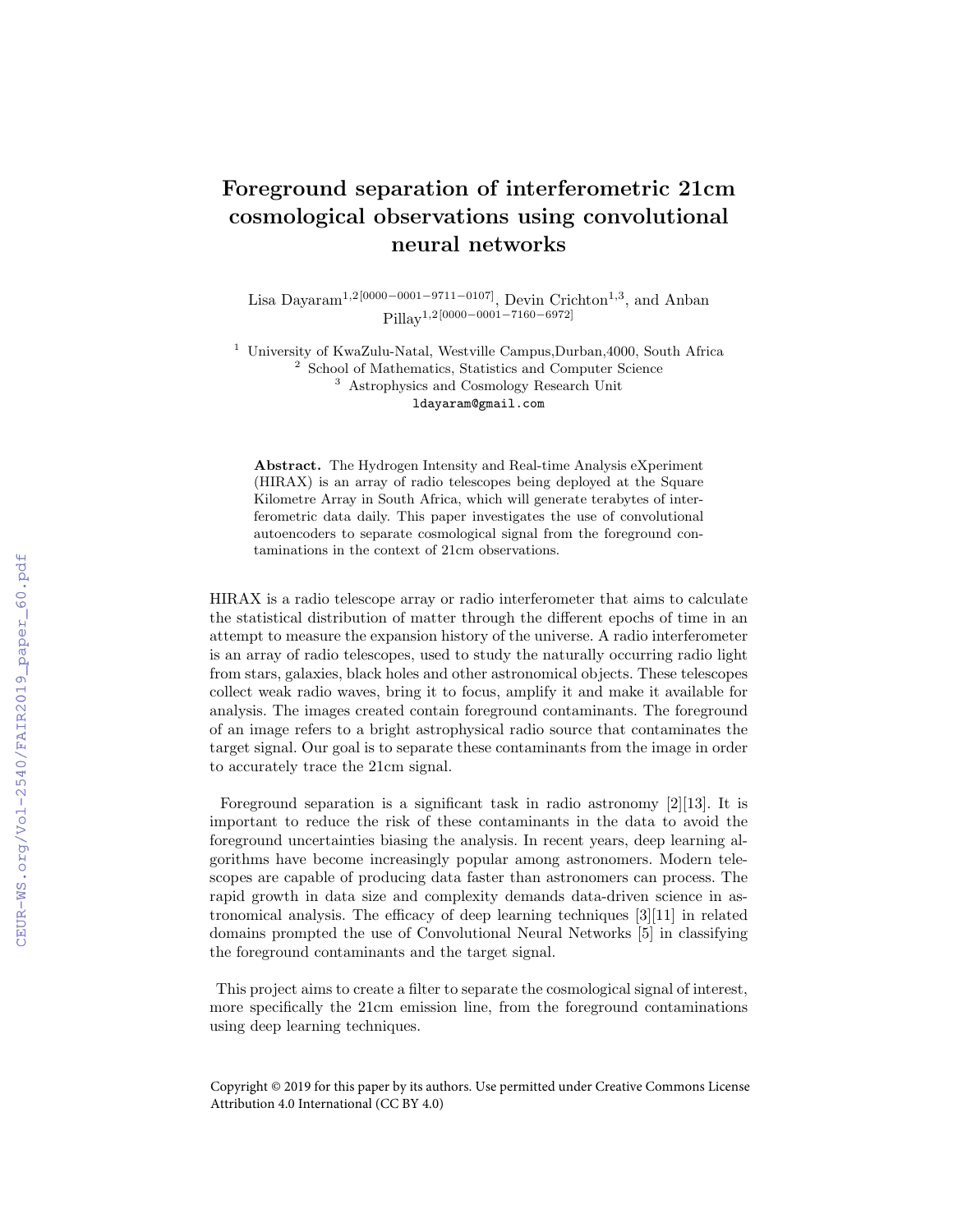A key point concerning the identification of the foreground is its spectrally smooth nature as a frequency function which, in principle, allows it to be separated from the target 21cm signal. The network used in this work is an autoencoder with an underlying convolutional neural network (CNN) architecture. The convolutional layers serve to convolve the input images, effectively preserving spatial dependence whilst the hidden layers of the autoencoder act as an effective feature detector, in this case identifying the signal data from the foreground contaminants. The network was evaluated using the loss and accuracy of predictions.

The visibility timestreams (input data) of HIRAX observations were simulated using Draco (a pipeline for the analysis and simulation of drift scan radio data), along with the following python packages: Driftscan, Cora, Caput. Simulated or synthetic data plays an integral role in the interpretation of observations. Due to the varying properties and calibrations a telescope may have it becomes challenging to keep track of all the anomalies that arise, which adds further constraints on the task of identifying and separating the target signal from the foreground.



Fig. 1: Graphical results of a single channel, over frequencies ranging from 500 -700MHz over three days (72 hours), show a significant subtraction of contaminants. The predicted outcome (a) is compared against the signal test data (b).

Foregrounds are several orders of magnitude more intense than the 21cm signal and are highly correlated hence we track the progress of the model by plotting the predicted outcomes, the signal-only data and the original (contaminated) inputs - resulting in graphs of frequency (MHz) against time(hrs). The colour-bars generated aids in calculating the difference in magnitudes of what is observed from the output vs. the signal-only data and is an estimate of how well the model performed. From the results obtained during this experiment, the network is able to recover some of the signal and has managed to subtract a significant amount of the foreground contaminants.

We conclude that deep learning techniques have the potential to perform well in this domain.